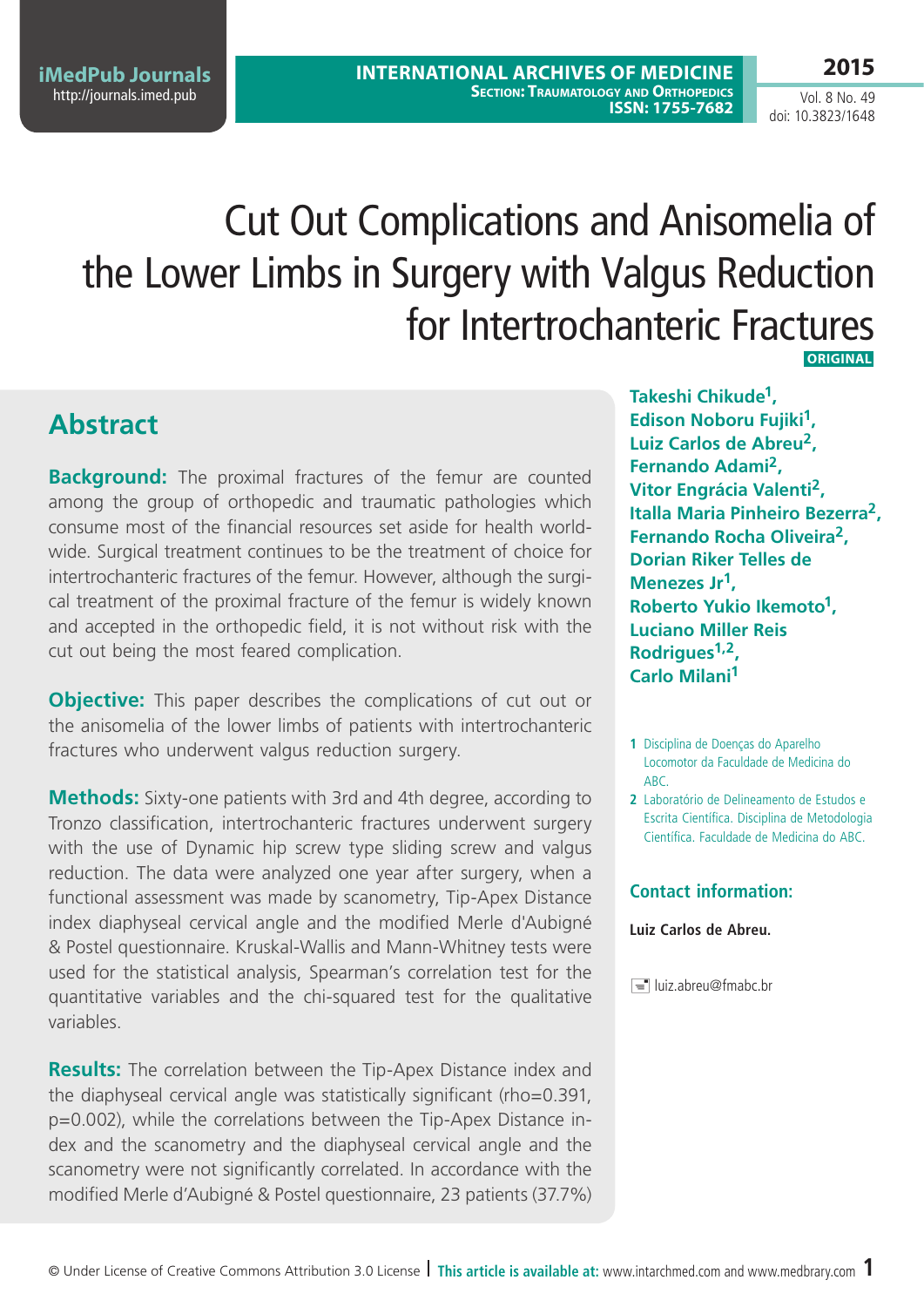**2 This article is available at:** [www.intarchmed.com](http://www.intarchmed.com) and www.medbrary.com

Vol. 8 No. 49 doi: 10.3823/1648

achieved a very good result, 29 patients (47.5%) had a good result, five patients (8.2%) obtained a moderately good result, one patient (1.6%) presented a reasonable result and three patients (4.9%) obtained a poor result.

**Conclusion:** No cut out complications occurred in the 3rd and 4th degree intertrochanteric fractures with a Baumgaertner index  $\geq 25$ mm, when the reduction and valgus fixation of the intertrochanteric fracture was performed with the Dynamic hip screw type sliding pin, as there was also, in the majority of patients, no anisomelia of the lower limbs.

#### **Keywords**

Fractures of the femur; Orthopedic Surgery; Orthopedic fixation devices; Fracture fixation; Post-operative complications; Elderly

## **Background**

Fractures in the proximal region of the femur, out of all osteoporotic fractures, present a great impact and greater severity as a direct cause or aggravation of morbid-mortality, or the social dependence of the elderly coupled with their functional restriction. The need for additional assistance for the activities of daily life occur in 50% of patients with this type of fracture, beyond which their life expectancy may be reduced by up to 25%, thus greatly harming their quality of life [1].

Proximal fractures of the femur are counted among the group of orthopedic and traumatic pathologies which, worldwide, account for the greatest drain on financial resources set aside for health [2]. It is estimated that the number of hip fractures in the world to exceed six million people by the year 2050. Of the resources reserved for the orthopedic field in Brazil, these fractures belong to the group of nine pathologies of the locomotor apparatus which consume about 90% of the total financial budget, according to a survey by the Ministry of Health [3-5].

The occurrence of this type of fracture is related to anisotropy, to the disorganization of the microarchitecture of the trabecular structure and to greater bone fragility resulting from the reduction of mineral density of the bone associated with the aging process in men and post-menopausal osteoporosis in women [3]. The incidence of hip fractures, when adjusted for age and sex, you can display geographical, seasonal and racial differences. It is for this reason that these fractures are classified as osteoporotic, due to bone fragility or insufficiency, and are thus occasioned by low-energy traumatisms, most frequently due to falls from the patient's own height [2]. Surgery continues to be the treatment of choice for intertrochanteric fractures of the femur, with the primordial objective being to mobilize and get the patient out of bed as soon as possible so as to reduce the risk of complications. However, although the surgical treatment of the proximal fracture of the femur is widely known and accepted in the orthopedic field, it is not without risk; the cut out is the most feared complication - this can be conceived as the collapse of the diaphyseal cervical angle, the head entering the varus position leading to the extrusion of the screw through the femoral head [6].

Discussion continues regarding the best type of graft with a wide range of grafts developed for the treatment of this kind of fracture; noteworthy among these is the proximal intermedulary shafts and the sliding Dynamic Hip Screw (DHS) [6].

### **2015**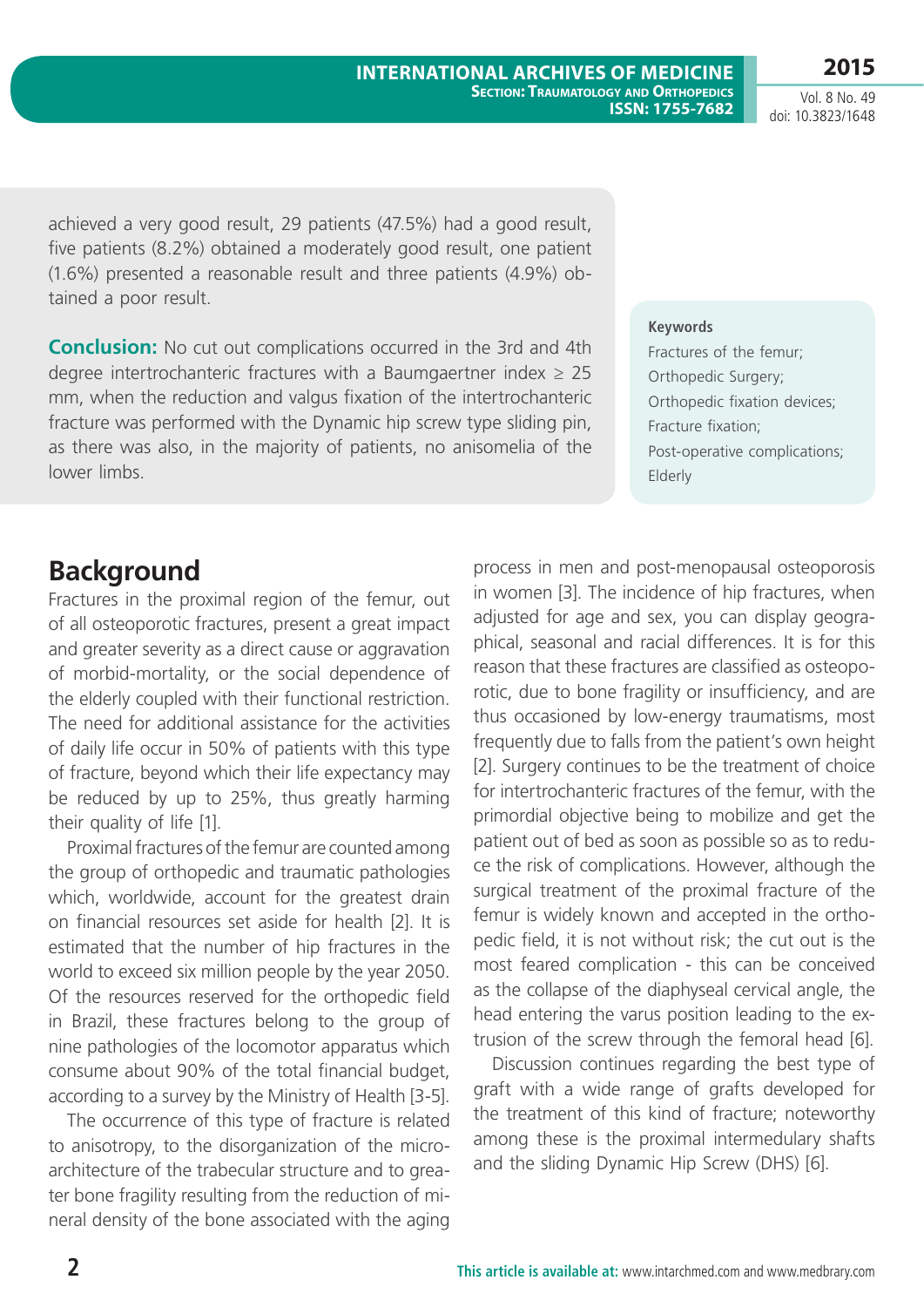## **Objective**

This paper seeks to describe the complications of cutout or anisomelia of the lower limbs in patients with intertrochanteric fractures who have undergone valgus reduction surgery.

## **Methods**

### **Population**

A study was undertaken with patients, interned in the Hospital Mário Covas of the ABC School of Medicine (Faculdade de Medicina do ABC) and of the Hospital Ipiranga – Unified Health System (Sistema Único de Saúde) of São Paulo city, with intertrochanteric fracture treated surgically during the period from April 2006 to January 2010. The sample consisted of 61 patients, 21 (34.4%) men and 40 (65.6%) women.

For division of patients according to the type of fracture a classification system was applied. The most frequently described in the literature for trochanteric fractures are the classifications Tronzo; Evans; Boyd-Griffin [7].

The inclusion method used in the study was classified Tronzo's (1973), it has well-defined characteristics for each type of fracture it and shows a clear differentiation of stable and unstable fractures, type I and II (stable) or III, IV and V (unstable) as described [8].

- I– Incomplete, with only the greater trochanter fracture;
- II– Without fracture comminution, no or slight deviation;
- III– Posterior comminution with the telescoping neck spur in the medullary canal, the small trochanter fragment is large;

variant (III b)– posterior comminution with the telescoping neck spur in the medullary canal, but with a transverse fracture through the greater trochanter

- IV– Comminution of the rear wall without telescoping of the two major fragments such that the spur of the cervix is diverted out of the diaphysis;
- V- Obliquity reverse.

The inclusion criteria regarding the type of fracture were individuals with 3A and 3B type unstable intertrochanteric fractures or class 4 according to Tronzo's (1973) criterion were included [8].

Individuals who presented one or more of the following characteristics were excluded from the study: presence of tumoral fractures, fractures associated with diaphysis and the distal femur, bilateral fractures of the hip, fracture or previous surgery in the same hip fracture or previous surgery in the same hip and death in the first post-operative year.

The volunteers were duly informed regarding the procedures and objectives of this study, and after agreeing to participate, signed a form of voluntary, informed consent authorizing their participation. This research project was approved by the Ethics Committee of the ABC Medical School (Faculdade de Medicina do ABC – FMABC), under the protocol number 364/2007.

### **Protocol**

The data for this present study were obtained on a registration form by the doctor/researcher responsible for each volunteer and on the basis of his or her case-notes, specific tests and complementary examinations, together with personal data and preoperative, surgical act, post-operative and clinical assessment.

The patients were assessed one-year post-operatively on the following aspects: consolidation, presence or absence of anisomelia of the lower limbs by scanometry, diaphyseal cervical angle, Tip-Apex Distance (TAD) index in accordance with Baumgaertner et al. [9], both by the X-ray of the anteroposterior pelvis and by the X-ray of the hip profile, and the modified Merle d'Aubigné and Postel questionnaire.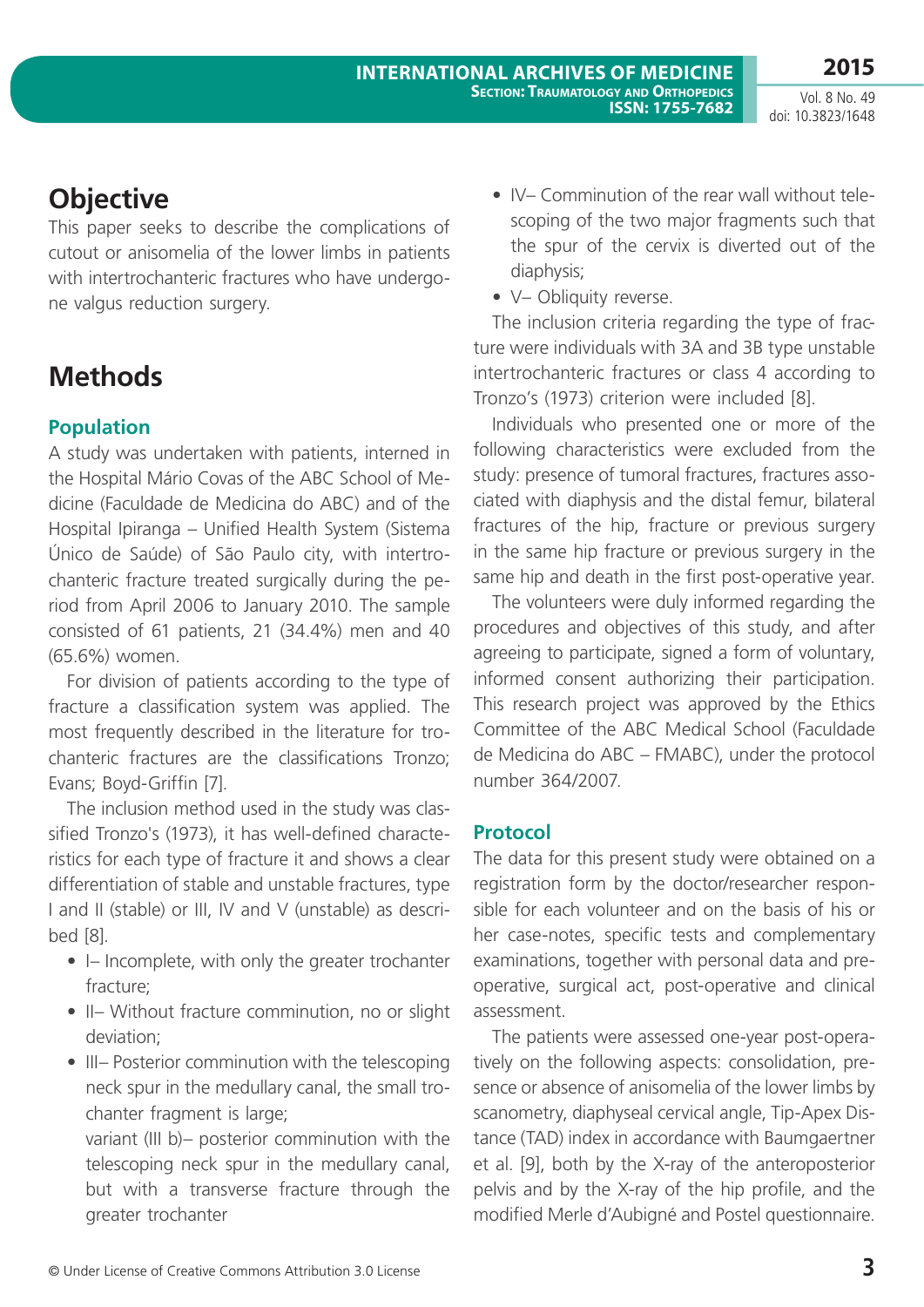X-ray images were taken of the anteroposterior pelvis with the patient in the dorsal decubitus position with the lower limbs at 15° internal rotation and also of the affected hip in profile with the patient in the dorsal decubitus position with the hip flexed at 90° and abduction of 45°, in the outpatient department of the hospital. After the analysis of the fracture, a new X-ray of the anteroposterior pelvis was taken with the ray focused on the pubic symphysis, and with the patient in the dorsal decubitus position, with the lower limbs at 15° internal rotation and traction of the affected member to make the classification of the fracture possible, also in the outpatient department of the hospital.

Scanometry, assessing the difference between the lower limbs, was undertaken one year postoperatively by means of radiography [10] .The TAD index was calculated to verify the possibility of cut out [10]. The diaphyseal cervical angle (also known as the angle of inclination) is the angle that the longitudinal shaft of the femoral neck makes with the longitudinal shaft of the diaphysis of the femur. The criteria from the modified questionnaire of Merle d' Aubigné and Postel were used for functional assessment [11].

### **Surgical technique**

A synthesis of the DHS of 135°, radioscopy, traction table and valgus reduction was used in all cases. Valgus reduction was represented by a diaphyseal cervical angle equal to or greater than 140 degrees.

 From the second day of hospitalization, respiratory and motor physiotherapy of the upper members was applied to all the patients. After the second post-operative day, as well as the respiratory and motor physiotherapy of the upper members, motor physiotherapy with active and passive movement of the lower limbs was performed. Assisted partial load was encouraged from the second postoperative day. The stitches were removed on the tenth post-operative day.

Of the 61 patients, 55 (90.2%) underwent antithrombotic prophylaxis with subcutaneous Enoxaparin Sodium 40 mg once daily from the first day of hospitalization until the seventh post-operative day; in six patients (9.8%) 5000 subcutaneous units of Heparin were applied every 12 hours from the first day of hospitalization to the seventh post-operative day. Treatment with anticoagulant was interrupted for all the patients 12h before the operation. Cutaneous traction was used on all the patients during the pre-operative period.

### **Statistical treatment**

Frequency tables, measurements of central tendency and of dispersion were used to describe the data. The statistical tests used included Kruskal-Wallis, Mann-Whitney, and Spearman's correlation for quantitative variables and the chi-squared test for qualitative variables.

Spearman's correlation test was used for the analysis of the correlation between the TAD index and the diaphyseal cervical angle; the Mann-Whitney test was used for the analysis of the correlation between the TAD index  $\leq$  24mm and the diaphyseal cervical angle and the TAD index  $\geq$  25mm and the diaphyseal cervical angle; the Kruskal-Wallis test was used for the analysis of the diaphyseal cervical angle and anisomelia and the TAD index and anisomelia; and the chi-squared test was used to analyze TAD ≤ 24mm with anisomelia and TAD ≥ 25mm with anisomelia. A 5% significance level was adopted.

### **Results**

The patients presented an average age and standard deviation of 80.2  $\pm$  9.9 years, ranging from 47 to 96 years. The average and standard deviation of the diaphyseal cervical angle were 149.7  $\pm$ 10.6 ranging from 140 and 180, with the diaphyseal cervical angle being relatively large. The TAD index was relatively high with an average of 27.7 mm. The distance between the apex of the femoral head and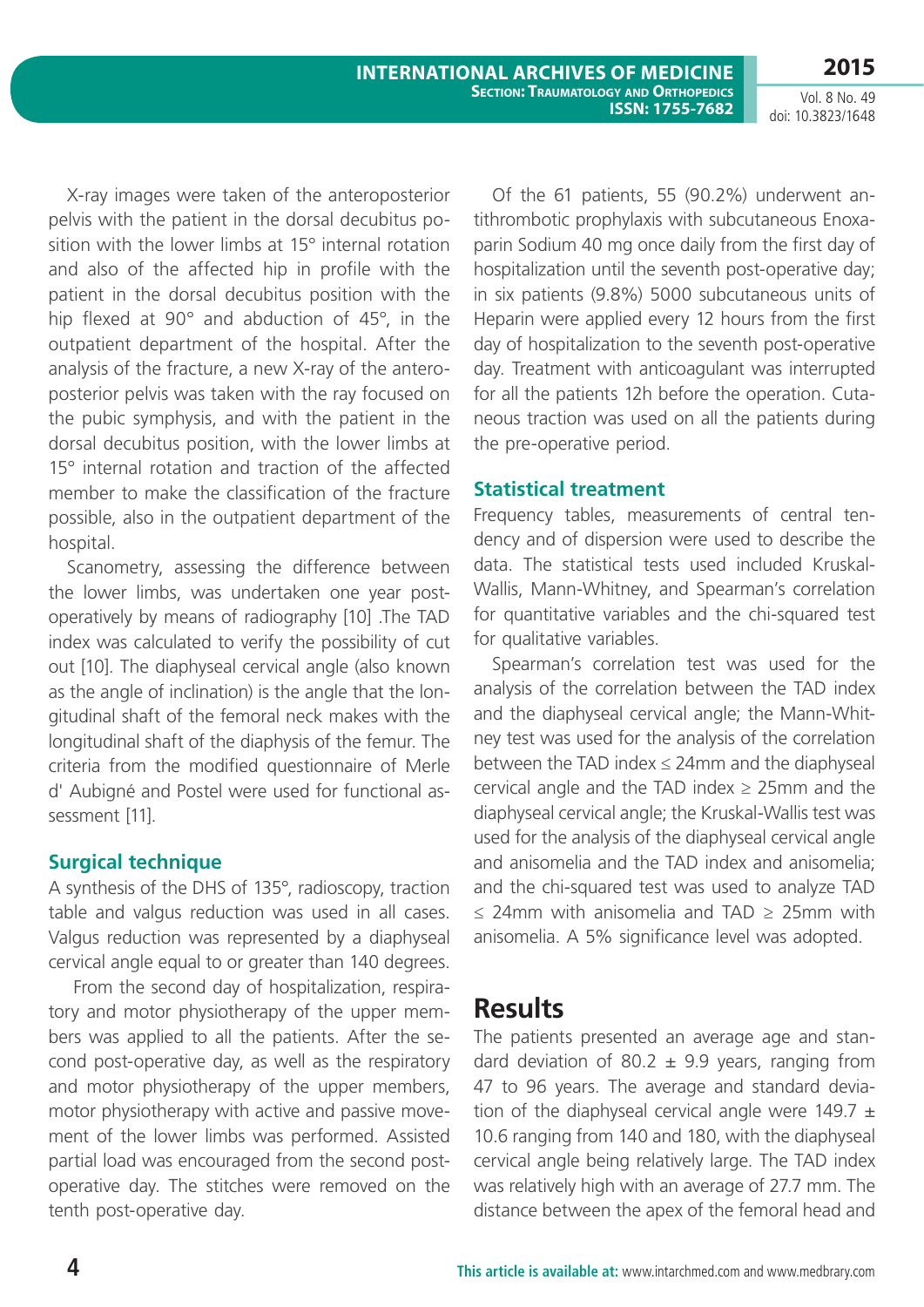**2015**

Vol. 8 No. 49 doi: 10.3823/1648

the distal end of the screw on the anteroposterior radiograph showed a mean and standard deviation of  $13.9 \pm 4.8$ mm ranging from  $4.0$ mm 28.0mm. The distance between the apex of the head in lateral view and the distal end of the screw showed an average and standard deviation of  $14.0 \pm 4.9$ mm ranging from 5.0 mm and 25.0mm. One-year postoperative anisomelia in centimeters presented an average and standard deviation of  $0.21 \pm 0.42$  ranging from 0.5 cm to 2.5 cm.

The characteristics of the individuals who underwent treatment for intertrochanteric fractures are provided in **Tables 1** to **6**.

**Table 1** shows the distribution of the patients who underwent intertrochanteric fracture surgery with valgus reduction with regard to the following variables: sex, predominant place of pre-operative ambulation, presence of associated disease, classification of the fracture in accordance with Tronzo's classification,[8] side of the fracture and degree of damage **(Table 1)**.

**Table 1.** Distribution of patients who underwent intertrochanteric fracture surgery with valgus reduction.

| <b>Variables</b>                      | <b>Frequency (n)</b>                          | Percentage (%) |  |  |  |  |  |
|---------------------------------------|-----------------------------------------------|----------------|--|--|--|--|--|
| <b>Sex</b>                            |                                               |                |  |  |  |  |  |
| Males                                 | 21                                            | 34.4           |  |  |  |  |  |
| Females                               | 40                                            | 65.6           |  |  |  |  |  |
|                                       | Predominant place of pre-operative ambulation |                |  |  |  |  |  |
| Indoor                                | 24                                            | 39.3           |  |  |  |  |  |
| External                              | 28                                            | 45.9           |  |  |  |  |  |
| Active external                       | $\mathcal{Q}$                                 | 14.8           |  |  |  |  |  |
| <b>Presence of associated disease</b> |                                               |                |  |  |  |  |  |
| Yes                                   | 45                                            | 73.8           |  |  |  |  |  |
| <b>No</b>                             | 16                                            | 26.2           |  |  |  |  |  |
| <b>Fracture classification</b>        |                                               |                |  |  |  |  |  |
| 1                                     | $\bigcap$                                     | 0.0            |  |  |  |  |  |
| $\overline{2}$                        | $\Omega$                                      | 0.0            |  |  |  |  |  |
| 3A                                    | 33                                            | 54.1           |  |  |  |  |  |
| 3B                                    | 26                                            | 42.6           |  |  |  |  |  |
| 4                                     | $\overline{2}$                                | 3.3            |  |  |  |  |  |
| 5                                     | $\Omega$                                      | 0.0            |  |  |  |  |  |

| Side of fracture             |            |              |                                                          |  |  |  |
|------------------------------|------------|--------------|----------------------------------------------------------|--|--|--|
| Right                        |            | 35           | 57.4                                                     |  |  |  |
| left                         |            | 26           | 42.6                                                     |  |  |  |
| Level of damage<br>$* *$     |            |              |                                                          |  |  |  |
| Unilateral                   | 90.2<br>55 |              |                                                          |  |  |  |
| <b>Bilateral</b>             |            | $\bigcap$    | 0.0                                                      |  |  |  |
| Systemic #                   | 9.8<br>6   |              |                                                          |  |  |  |
| * Tronzo's[5] classification |            | affects gait | # Alteration in other joint<br>or systemic disease which |  |  |  |

In the sample, the return to former physical activities occurred in 88.5% of the cases, the lower limbs were equalized (70.5%), with no post-operative complication (98.4%), without pain (59.0%) or with only discrete pain at the beginning of the resumption of movement which diminished with exercise activity (39.3%), normal gait (31.1%) or limping gait with no need for a walking-stick (39.3%) and grade 5 mobility (68.9%). The only complication was an infection in one patient **(Table 2)**.

**Table 2.** Distribution of patients who underwent intertrochanteric fracture surgery with valgus reduction.

| <b>Variables</b>                                       | <b>Frequency</b><br>(n) | <b>Percentage</b><br>$(\% )$ |  |  |  |  |
|--------------------------------------------------------|-------------------------|------------------------------|--|--|--|--|
| <b>Return to physical activities</b>                   |                         |                              |  |  |  |  |
| No                                                     | 7                       | 11.5                         |  |  |  |  |
| Yes                                                    | 54                      | 88.5                         |  |  |  |  |
| Anisomelia                                             |                         |                              |  |  |  |  |
| Shortening                                             | 5                       | 8.2                          |  |  |  |  |
| Equalizing                                             | 43                      | 70.5                         |  |  |  |  |
| Lengthening                                            | 13                      | 21.3                         |  |  |  |  |
| <b>Presence of post-operative complications</b>        |                         |                              |  |  |  |  |
| Yes                                                    | 1                       | 1.6                          |  |  |  |  |
| No                                                     | 60                      | 98.4                         |  |  |  |  |
| Classification of post-operative pain after one year   |                         | $**$                         |  |  |  |  |
| Intense spontaneous pain (1)                           | ∩                       | 0.0                          |  |  |  |  |
| Intense pain upon walking (2)                          | $\bigcap$               | 0.0                          |  |  |  |  |
| Tolerable pain with limited<br>activity <sub>(3)</sub> | $\bigcap$               | 0.0                          |  |  |  |  |
| Pain after activity, disappearing<br>with rest $(4)$   | 1                       | 1.6                          |  |  |  |  |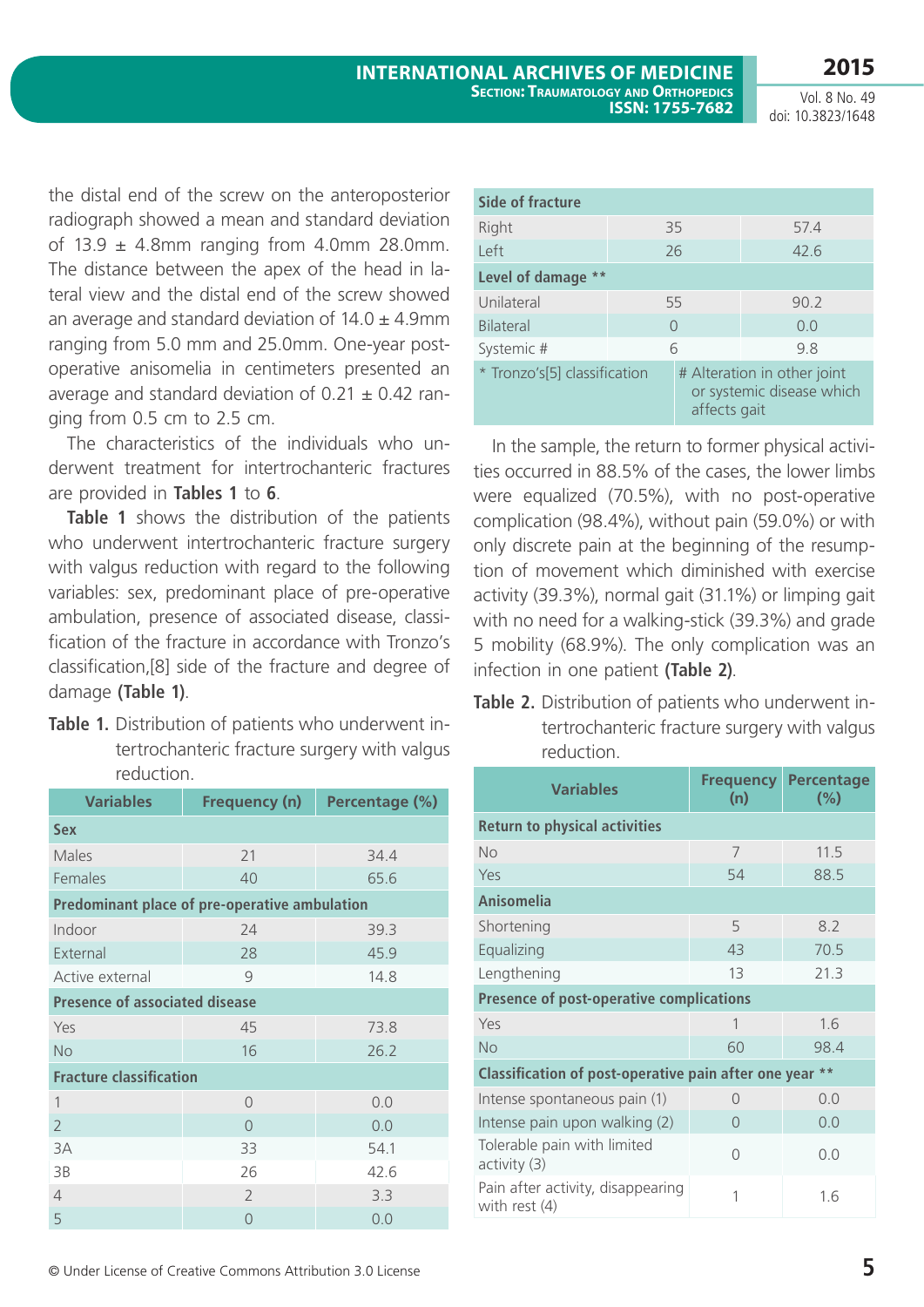**2015**

Vol. 8 No. 49 doi: 10.3823/1648

| Pain at the beginning of<br>walking, diminishing with<br>activity(5)   | 74                            | 39.3  |
|------------------------------------------------------------------------|-------------------------------|-------|
| Without pain(6)                                                        | 36                            | 59.1  |
| Classification of functionality of gait after one year                 |                               | $**$  |
| Few meters or bedridden; uses<br>walking sticks or crutches(1)         | 3                             | 4.9   |
| Limited in time and distance<br>with or without walking stick<br>(2)   | $\Omega$                      | 0.0   |
| Limited with walking<br>stick, tolerates prolonged<br>orthostatism (3) | $\overline{2}$                | 3.3   |
| Walks a long way with walking<br>stick (4)                             | 13                            | 21.3  |
| Limps, without crutches (5)                                            | 24                            | 39.3  |
| Normal (6)                                                             | 19                            | 31.1  |
| Classification of post-operative mobility after one year **            |                               |       |
| $0^{\circ}$ - 30 $^{\circ}$ (1)                                        | $\bigcap$                     | 0.0   |
| $31^{\circ} - 60^{\circ}$ (2)                                          | $\overline{0}$                | 0.0   |
| $61^{\circ} - 100^{\circ}$ (3)                                         | 1                             | 1.6   |
| $101^{\circ} - 160^{\circ} (4)$                                        | 11                            | 18.0  |
| $161^{\circ} - 210^{\circ}$ (5)                                        | 42                            | 68.9  |
| $211^{\circ} - 260^{\circ}$ (6)                                        | $\overline{7}$                | 11.5  |
| <b>Total</b>                                                           | 61                            | 100.0 |
| ** Classification of by Merle<br>d'Aubigné                             | & Postel modified by Charnley |       |

The average values of the TAD index and the diaphyseal cervical angle in the groups of shortening, equalizing and lengthening showed no statistical differences **(Table 3)**.

As observed in **Table 4**, there was no statistically significant association between classification in

accordance with the TAD index and scanometry. Thus, the use of the valgus reduction technique in intertrochanteric fracture surgery permits variation in the TAD index and the diaphyseal cervical angle without interfering in the length of the lower limbs **(Table 4)**.

**Table 5** shows that there were no statistically significant differences in the average values of the diaphyseal cervical angle in the groups classified in accordance with the TAD index. The average of the diaphyseal cervical angle was thus independent of the value of the TAD index **(Table 5)**.

In **Table 6**, the correlation between the TAD index and the diaphyseal cervical angle was statistically significant (rho=0.391, p=0.002), while the correlations between the TAD index and scanometry and the angle and scanometry were not significantly correlated **(Table 6)**. Thus, the greater the diaphyseal cervical angle, the greater the TAD index, indicating that as the angle increased, the positioning of the sliding screw became increasingly difficult (Table 6).

In accordance with the Merle d'Aubigné and Postel questionnaire as modified by Charnley (1972): 55 patients (90.2%) were type A, six patients (9.8%) were type C; 23 patients (37.7%) obtained a very good result, 29 patients (47.5%) had a good result, five patients (8.2%) obtained an intermediate result, one patient (1.6%) presented a reasonable result and three patients (4.9%) obtained a poor result [12].

|  |  | Table 3. Distribution of patients by TAD category and scanning. |  |  |  |  |  |  |  |
|--|--|-----------------------------------------------------------------|--|--|--|--|--|--|--|
|--|--|-----------------------------------------------------------------|--|--|--|--|--|--|--|

| <b>TAD Index</b>      |                   | <b>Scanning</b> | <b>Total</b>   | $p^*$                      |       |  |
|-----------------------|-------------------|-----------------|----------------|----------------------------|-------|--|
|                       | <b>Shortening</b> | Equalization    | Lengthening    |                            |       |  |
|                       | 3                 | 13              | $\overline{4}$ | 20                         |       |  |
| $\epsilon$ or = 24 mm | 15.0%             | 65.0%           | 20.0%          | 100.0%                     |       |  |
|                       | $\mathcal{P}$     | 30              | 9              | 43                         | 0.400 |  |
| $>$ or = 25 mm        | 4.9%              | 73,2%           | 21.9%          | 100.0%                     |       |  |
|                       | 5                 | 43              | 13             | 61                         |       |  |
| Total                 | 8.2%              | 70.5%           | 21.3%          | 100.0%                     |       |  |
| * Chi-squared test.   |                   |                 |                | Legend: $mm =$ millimeters |       |  |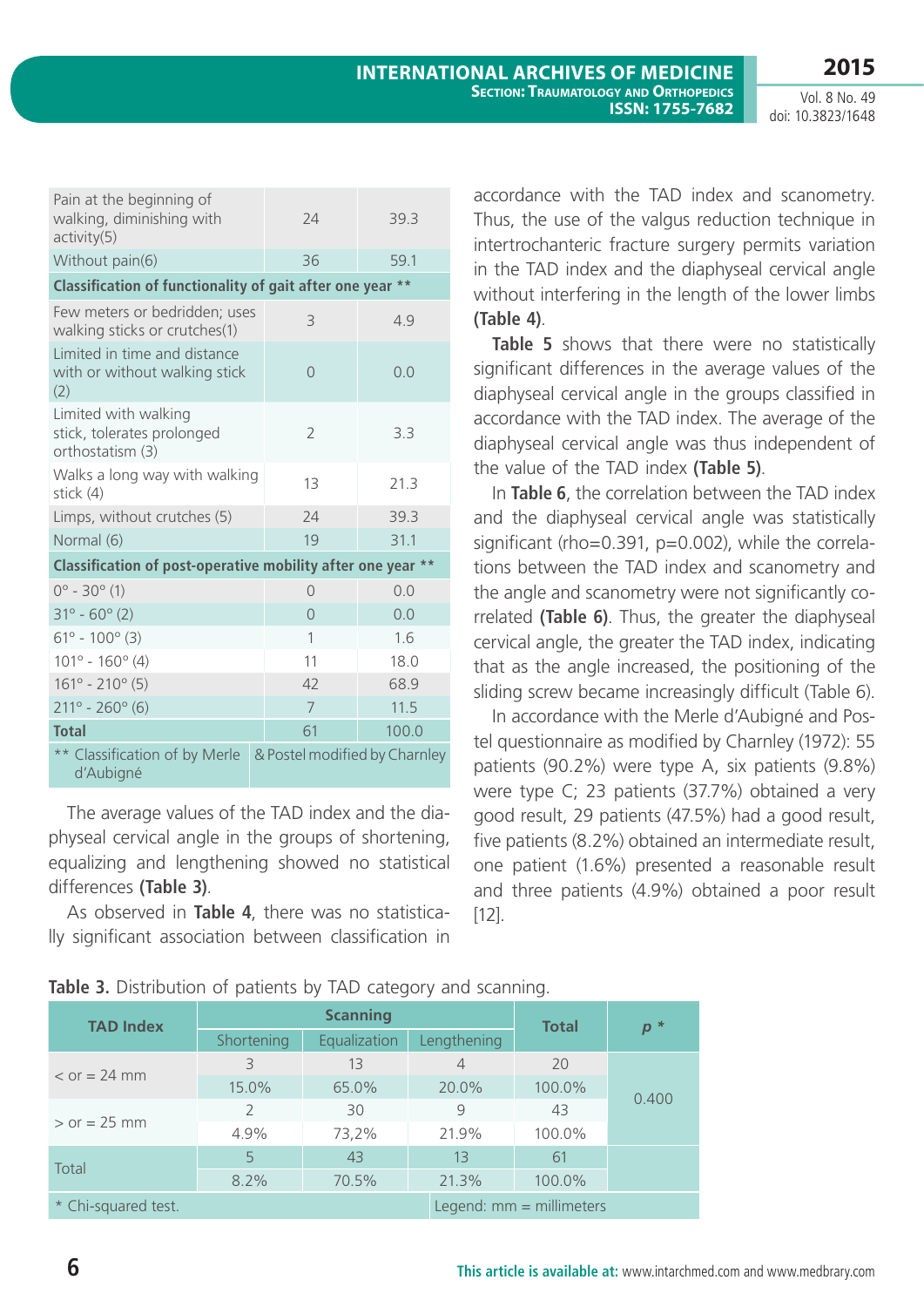#### **Table 4.** Measures of central tendency and dispersion according to TAD, cervico-diaphyseal angle and scanning.

| <b>Variable</b>               | <b>Scanning</b> | $\overline{n}$ | Average $\pm$ SD  | <b>Minimum</b> | <b>Maximum</b> | $p^*$ |  |
|-------------------------------|-----------------|----------------|-------------------|----------------|----------------|-------|--|
| TAD (mm) index *              | Shortening      | 5              | $25.4 \pm 10.0$   | 12.0           | 38.0           |       |  |
|                               | Equalization    | 43             | $27.6 \pm 8.3$    | 9.0            | 47.0           | 0.590 |  |
|                               | Lengthening     | 13             | $28.9 \pm 10.2$   | 15.0           | 48.0           |       |  |
|                               | Shortening      | 5              | $145.00 \pm 7.1$  | 140.0          | 155.0          |       |  |
| Cervico- diaphyseal angle (°) | Equalization    | 43             | $150.07 \pm 10.5$ | 140.0          | 180.0          | 0.799 |  |
|                               | Lengthening     | 13             | $150.15 \pm 12.3$ | 140.0          | 180.0          |       |  |

\* TAD Index = the distance from the tip of the screw to the apex of the femoral head in the anteroposterior and posterior incidences.

\*\* Kruskal-Wallis Test. Legend: mm = millimeters; SD = standard deviation;  $n = absolute number;  $° = degrees$ .$ 

**Table 5.** Measures of central tendency by TAD category and cervico-diaphyseal angle.

| <b>Variables</b>                                                                                                                         | TAD Index* (mm) |  | n                   | Average $\pm$ SD                                      | $p^{\star\star}$ |  |
|------------------------------------------------------------------------------------------------------------------------------------------|-----------------|--|---------------------|-------------------------------------------------------|------------------|--|
|                                                                                                                                          | < 25.0          |  | 20                  | $146.1 \pm 6.6$                                       | 0.127            |  |
| Cervico- diaphyseal angle (°)                                                                                                            | $>$ or = 25.0   |  | 41                  | $151.4 + 11.8$                                        |                  |  |
| * TAD Index = the distance from the tip of the screw to the apex of the femoral head in the<br>anteroposterior and posterior incidences. |                 |  |                     |                                                       |                  |  |
| ** Mann-Whitney Test.                                                                                                                    |                 |  | $\degree$ = degrees | Legend: $mm = millimeters$ ; SD = standard deviation; |                  |  |
|                                                                                                                                          |                 |  |                     |                                                       |                  |  |

**Table 6.** Correlation between TAD, scanning and cervico-diaphyseal angle by TAD and cervico-diaphyseal angle.

| <b>Pair of variables</b>                                                                                                                       | n  | <b>Correlation Coefficient</b>                                                                  | $p^*$                |  |  |
|------------------------------------------------------------------------------------------------------------------------------------------------|----|-------------------------------------------------------------------------------------------------|----------------------|--|--|
| TAD $*$ (mm) vs scanning (cm)                                                                                                                  | 61 | $+0.081$                                                                                        | 0.537                |  |  |
| Angle (°) vs scanning (cm)                                                                                                                     | 61 | $+0.064$                                                                                        | 0.622                |  |  |
| TAD $*$ (mm) vs angle $(°)$                                                                                                                    | 61 | $+0.391$                                                                                        | $0.002$ <sup>#</sup> |  |  |
| $*$ TAD Index = the distance from the tip of<br>the screw to the apex of the femoral head in<br>the antero-posterior and posterior incidences. |    | ** Spearman's correlation test                                                                  |                      |  |  |
| # Statistically significant difference (p<0.05).                                                                                               |    | Legend: $mm = millimeters$ ; $cm = centimeters$ ;<br>$\degree$ = degrees; $n =$ absolute number |                      |  |  |

## **Discussion**

The present research project sought to describe the cut out complications and anisomelia of the lower limbs in patients with intertrochanteric fractures who underwent valgus reduction surgery.

As demonstrated in **Table 1**, a predominance of female patients was observed (65.6%) as compared to males (34.4%), together with the predominance of intertrochanteric fractures in females as also observed in the studies by Nieves et al. [13.] It is believed that this incidence is related to the fact that women possess a smaller percentage of muscle than men – which is common after climacteric. Further, the presence of associated disease was observed in 73.8% of the patients, among whom there were three cases, only detected after hospitalization, of asymptomatic urinary infection detected by the pre-operative Urine 1 examination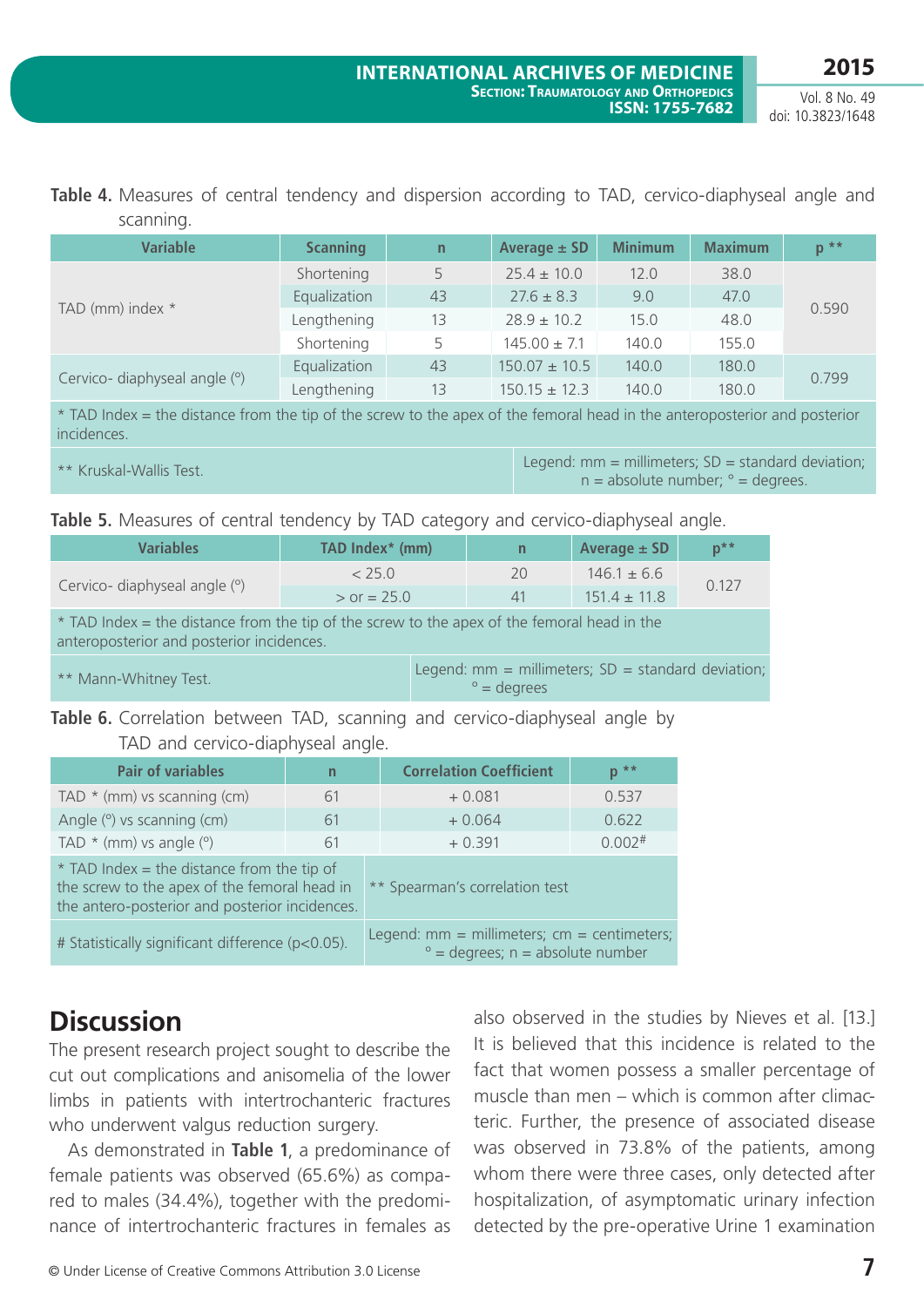and treated with Ciprofloxacin. The high incidence of associated disease corroborates the findings of the study undertaken by Johnell et al. [14] showing that this kind of complication is frequent in patients with intertrochanteric fracture, highlighting the indispensability of attention to care for these patients.

Regarding types 3A, 3B and 4 unstable intertrochanteric Tronzo (1973) fractures, in this present study there was a greater incidence of type 3A Tronzo fractures (in 54.1% of the patients), followed by type 3B Tronzo fractures (42.6%) and lastly by type 4 Tronzo fractures (3.3%) [15].

As for the hemisphere of the fractures observed, 57.4% of the intertrochanteric fractures occurred on the patients' right side, which differed from Mohan et al. [16] who found a predominance of the left side, though those authors demonstrated that no cut out or pseudarthrosis occurred, regardless of the side of the fracture. The side of the occurrence of the intertrochanteric fracture can directly influence the result of treatment because, when the cephalic head of the DHS is inserted, the rotational clockwise torque tends to displace the intertrochanteric fracture of the left femur and reduce that of the right [16].

Another factor assessed by this study was the patients' return to physical activities. It was ascertained that 54 patients (88.5%) returned to their former activities while 7 patients (11.5%) did not succeed in this, as shown in **Table 2**. The same finding may be observed in the study conducted by Chirodian et al. [14] who discovered that the majority of patients operated on with DHS returned to their previous activities within a year of the operation. However, surgical success is not necessarily tantamount to functional success seeing that a considerable number of patients do not recover to their pre-fracture ambulatory condition, highlighting the fact that early mobilization is fundamental for avoiding associated complications [15, 17].

In accordance with the classification of Merle d'Aubigné and Postel modified by Charnley (1972) [9] provided in **Table 2**, 1 patient (1.6%) presented grade 4 post-surgical pain after one year, 24 patients (39.3%) grade 5 and 36 patients (59.1%) grade 6 with similar results found by Chirodian et al. [14] with 95% of patients reporting no or only slight pain. However, in Chirodian and colleagues' study, both stable and unstable intertrochanteric fractures were analyzed in contrast with our study in which unstable 3 and 4 Tronzo intertrochanteric fractures were investigated. In the assessment of gait, we found in our study that after one year, 3 patients (4.9%) presented grade 1, 2 patients (3.3%) grade 3, 13 patients (21.3%) grade 4, 24 patients (39.3%) grade 5, 19 patients (31.1%) grade 6, thus agreeing with Chirodian (2005). The assessment of one-year post-surgical mobility showed that 1 patient (1.6%) was grade 3, 11 patients (18.0%) grade 4, 42 patients (68.9%) grade 5, and 7 patients (11.5%) grade 6 [7, 17] .

In the classification according Merle d' Aubigné and Postel as modified by Charnley (1972) [12], 23 patients (37.7%) obtained a very good result, 29 patients (47.5%) had a good result, five patients (8.2%) obtained an intermediate result, one patient (1.6%) had a reasonable result and three patients (4.9%) a poor result; however, all the patients consolidated and none presented any cut out complication.

The variation of the TAD index is considered a predictive factor of complications, together with the diaphyseal cervical angle. In **Table 3**, neither of these variables interfered with the length of the lower limbs which were, in the majority of cases (70.5%), equalized. This reinforces the idea that despite the valgus tending to lengthen the member, the impaction tends to shorten it, thus neutralizing the lengthening. The fact that the greater the diaphyseal cervical angle, the greater the TAD index, shows that the increase in the diaphyseal cervical angle hinders the passage of the sliding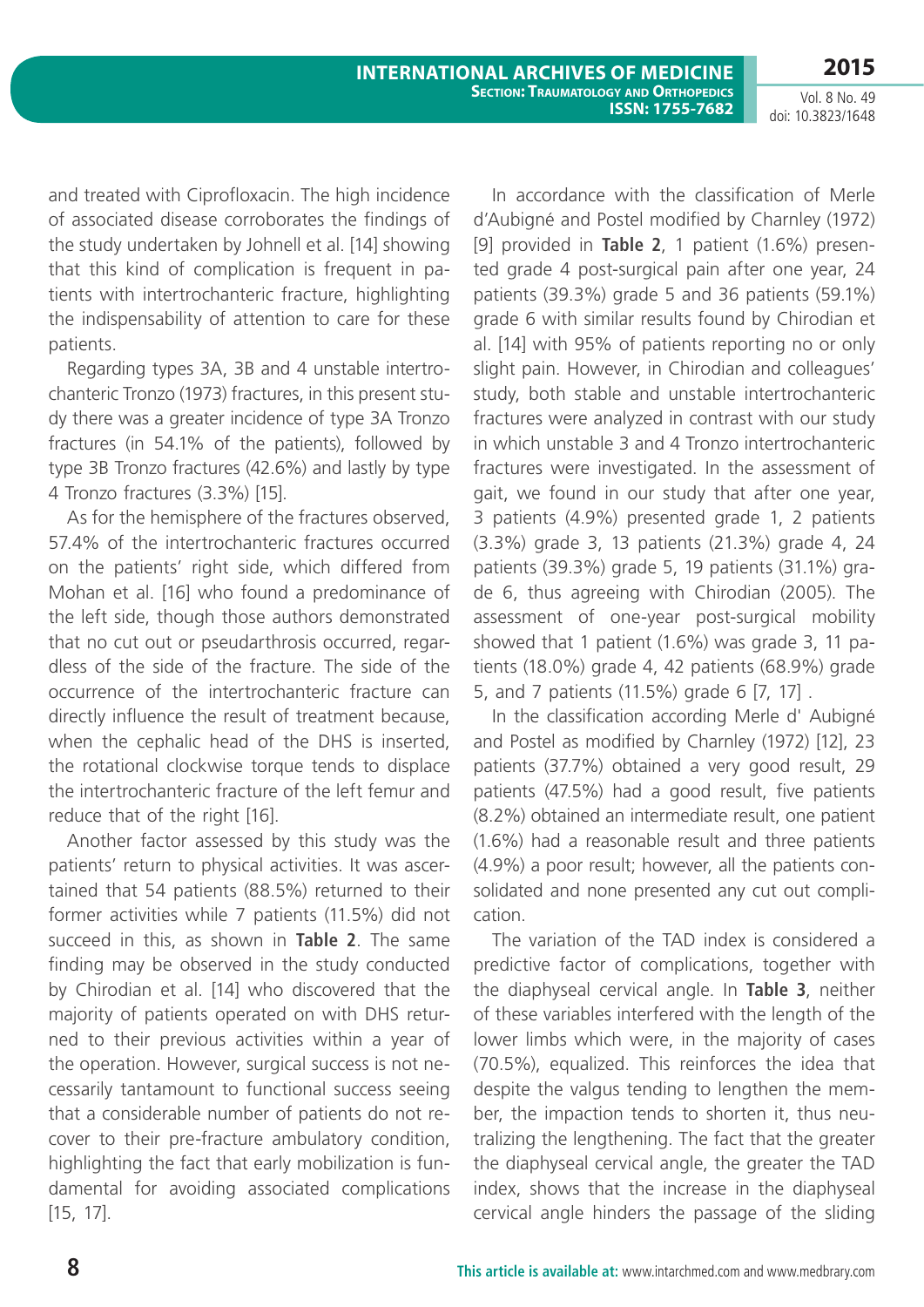DHS in the head of the femur, though it does make consolidation without the occurrence of cut out possible, seeing that in this situation the shear forces are converted into compression forces, favoring consolidation, as described by Fujiki et al. [6].

A study conducted by Baumgaertner et al. [18] demonstrated that when the TAD index is greater than or equal to 25mm, there is a tendency for cut out complications to occur, though no such complication was observed in this current study, even in those patients who presented a TAD index greater than 25mm, when associated with a valgus reduction - as depicted in **Table 3**. The valgus should, theoretically, lengthen the lower limbs, however, for a great majority of patients (70.5%), the length of the lower limbs was equalized, probably by virtue of the effect of the impact on the fracture.

When the diaphyseal cervical angle and TAD were analyzed as seen in **Table 4**, there was no significance in the valgus reduction when the diaphyseal cervical angle considered was greater than or equal to 140°. All the fractures consolidated, suggesting that the valgus provides a reduction in the incidence of fixation failures, thus corroborating the reports by Koberle et al. [3] and Fujiki et al. [6]. The varus predisposes a loss of fixation as demonstrated by Rao et al. [19] and a loss of reduction as demonstrated by Malkani & Karandikar [20].

The correlation between the TAD index and the diaphyseal cervical angle presented in **Table 6** was statistically significant (rho=0.391, p=0.002). The TAD index was high, with an average of 27.7 mm, suggesting that the valgus reduction hinders the introduction of the sliding DHS screw in the femoral head.

The literature showed that the type of fracture can affect the occurrence of complications; generally fractures considered stable present a much lower complication rate than the unstable ones. The choice of graft, a good reduction and the exact

placement of the graft with an adequate surgical technique are factors which lead to a reduction in post-surgical complications of unstable fractures [12]. In types A1 and A2, the DHS plate, when compared to cephalomedular shafts, produces similar results with regard to time of radioscopy, surgical time, blood loss, duration of hospitalization, post-operative mobility, mortality and functional result [21]. However, the DHS plate does not result in fracture of the diaphysis as a complication, which is related to the Gamma Nail pin; the DHS plate is, therefore, still recommended for A1 and A2 type fractures. On the other hand, for reverse trace type A3 fractures, the use of cephalomedular shafts may be advantageous,[22] while for the stable intertrochanteric fractures DHS is the best fixation method.

In accordance with Canto et al., [15] no advantage was observed in undertaking osteotomies associated with osteosynthesis and their use is not recommended for unstable intertrochanteric fractures. In this present study valgus reduction was used, although it was unnecessary to undertake osteotomy in any of the patients.

In comparative studies and presents good results observed for both systems, but in stable fractures there is no apparent advantage of one over the other, whereas for unstable fractures cephalomedular systems are preferable to open reduction is required, and results tend to favor the sliding attachment with pins/plates. But both surgical time and bleeding are similar[23].

Endo et al. [24] discovered greater mortality among men than among women in the period of at least one post-surgical year in cases of hip fracture. Cornwall et al. [25] ascertained that 13.8% of patients with intertrochanteric fracture died within six months.

The study of a technique which might favor consolidation and avoid cut out is very interesting. Campbell et al. [26] highlighted the difficulty encountered in the treatment of fractures with failure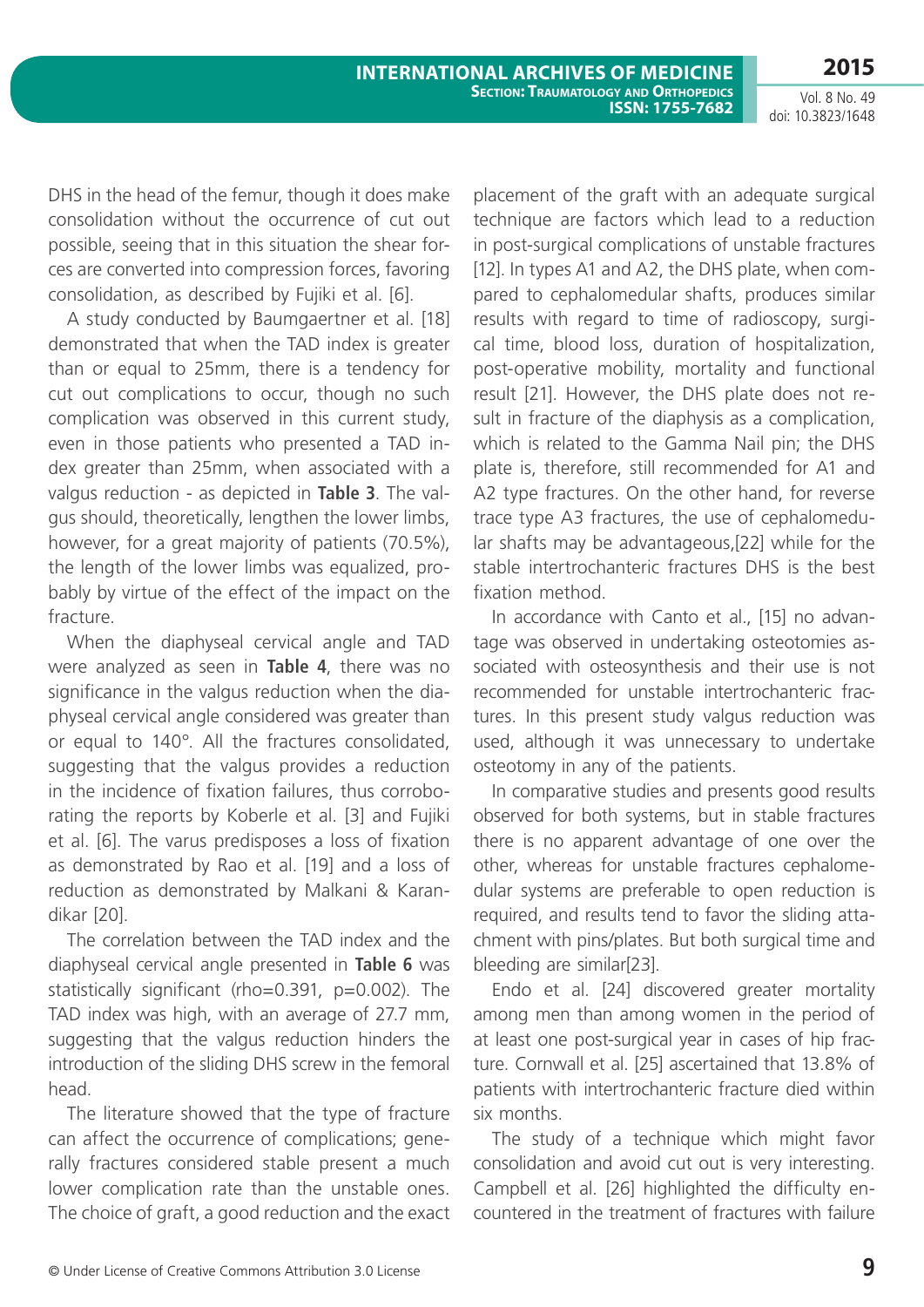in the method using DHS. However, cut-out does not only occur with the use of DHS. Lucke et al. [27] reported cases of cut out with the use of Gamma Nail, together with intrapelvic migration. Gotfried (2004) showed the importance of maintaining the integrity of the trochanteric lateral wall for reducing post-operative morbidity in intertrochanteric fractures [28].

In comminuted fractures associated with lateral cortical fractures, the fixation is frequently difficult, as described by Yoo et al. (2000) who practiced fixation with a 95º angled plate. In this present study, this preoccupation was less probably because the impaction associated with the valgus favors consolidation due to the rise of compression forces [295].

Branlet et al. [31] in a retrospective study of the surgical treatment of intertrochanteric fractures using the talon hip compression screw, found no cut out, though they did use anatomical reduction, thus corroborating the findings of this present study in which valgus reduction was used and no cut out was observed. There have been modifications of the DHS screw such as that described by Bramlet & Wheeler (2003), with a hip compression screw with retractable hooks, in the attempt to make consolidation easier and diminish the incidence of cut out. In this present research the artifact of reduction in valgu was used to diminish cut out and facilitate consolidation [31].

The fact that Batoniček et al. [32] undertook intertrochanteric valgus osteotomy on four patients with intertrochanteric varus pseudoarthrosis and that all of them consolidated suggests that the valgus makes the consolidation of the fractures easier, corroborating the results of our study in which all the patients with valgus reduction presented consolidation of the fractures.

## **Conclusion**

There was no cut out complication in the 3rd and 4th grade Tronzo fractures with a Baumgaertner index  $\geq$  25 mm, when the reduction and valgus fixation of the intertrochanteric fracture was effected with the sliding DHS type pin, nor was there any anisomelia of the lower limbs in the majority of the patients.

## **References**

- **1.** Balasegaram S, Majeed A, Fitz-Clarence H: Trends in hospital admissions for fractures of the hip and femur in England, 1989- 1990 to 1997-1998. J Public Health Med 2001, 23(1): 11-17.
- **2.** Saudan M, Lubbeke A, Sadowski C, Riand N, Stern R, Hoffmeyer P: Pertrochanteric fractures: is there an advantage to an intramedullary nail?: a randomized, prospective study of 206 patients comparing the dynamic hip screw and proximal femoral nail. J Orthop Trauma 2002,16(6): 386-393.
- **3.** McCarthy, J. C. "SUBCAPITAL FRACTURES: A CHANGING PARADIGM." Bone & Joint Journal Orthopaedic Proceedings Supplement. 2013. 95(22): 16.
- **4.** Koberle G: Fraturas intertrocantéricas. Rev Bras Ortop 2001, 36(9): 325-329.
- **5.** Brauer CA, Coca-Perraillon M, Cutler DM, Rosen AB. Incidence and mortality of hip fractures in the United States. JAMA 2009; 302: 1573
- **6.** Fujiki EN, Honda EK, Ohara GH: Estudo prospectivo e comparativo das fraturas intertrocantéricas, tratadas com o pino-parafuso de Pinto de Souza e parafuso deslizante DHS. Acta Ortop Bras 1994, 2: 143-148.
- **7.** Behrendt C, Faleiro TB, Schulz RDS, Silva BOD, Paula EQD. Repruducibility of tronzo and ao/asif classifications for transtrochanteric fractures. Acta Ortopedica Brasileira 2014;22(5):275-277. doi:10.1590/1413-78522014220500884
- **8.** Tronzo RG (Ed): *Surgery of the hip joint*. Philadelphia Lea and Febiger; 1973.
- **9.** Baumgaertner M, Curtin S, Lindskog D, Keggi J: The value of the tip-apex-distance in predicting failure of fixation of peritrochanteric fractures of the hip. J Bone Joint Surg Am 1995, 77(7): 1058-1064.
- **10.** Werlang HZ, Oliveira GA, Tamelini AM, Madalosso BH, Maciel Jr FS: Escanometria dos membros inferiores: revisitando Dr. Juan Farril. Radiol Bras 2007, 40(2): 137-141.
- **11.** Ugino FK, Righetti CM, Alves DPL, Guimarães RP, Honda EK, Ono NK: Avaliação da confiabilidade do método Merle D'Aubigné e Postel Modificado. Acta Ortop Bras 2012, 20(4): 213-217.